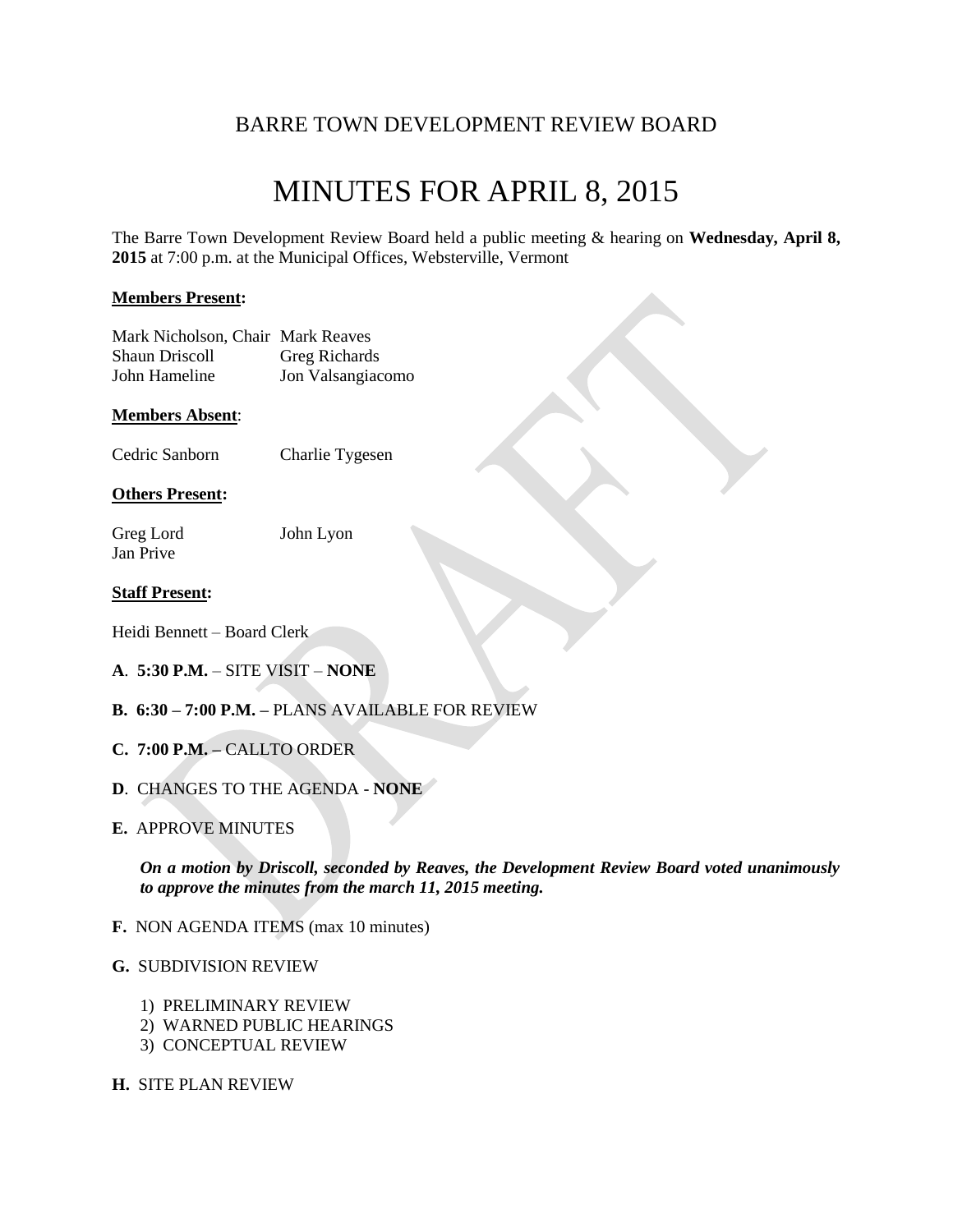1) PRELIMINARY REVIEW

2) WARNED PUBLIC HEARINGS

## **APPLICANT: WILKINS ENTERPRISES, INC.**

**Request by Wilkins Enterprises, Inc. for major site plan review for the proposed construction of a 6120 sf (51' x 120') addition to an existing commercial building, with parking lot expansion, drainage and landscaping on property located at 663 South Barre Rd; Parcel ID 026/005.00; Zoned: Highway Commercial; SP-15000001.**

Consultant: EF Wall

Date: April 3, 2015

#### **STAFF REPORT/REVIEW COMMENTS FROM CHRIS VIOLETTE, PLANNING OFFICER**

This is the second of two warned public hearings (the first was last month) for the purpose of major site plan review. The applicant is seeking to construct a 6,240 square foot addition (increased from last month) to their existing commercial building, construct a  $32'x32'$  pavilion, new parking spaces, green space, and landscaping. The subject parcel is located in a highway commercial zone on 3.29 acres (see merger of lots last month) along South Barre Road which is also known as Vermont Route 14. The use in this location is mixed between commercial and residential.

The lot is currently developed with a 12,000sf commercial building (Harley Davidson dealership), a 4,800sf building that most recently was a pet supply store (before that a mini-mart/gas station), 1,200sf storage building, a 450sf shelter, and a 660sf gasoline canopy. The lot also includes extensive paved and gravel parking areas. Municipal water and sewer serve both main buildings. Access is provided by way of what amounts to three curb-cuts.

The original proposed site plan proposed a 6,120sf addition to the existing Harley Davidson building, the revised site plan for this hearing show an increased size to 6,240sf. The 4,800sf former pet supply store building will be raised along with the storage building and the gasoline canopy. As pointed out last month, the underground fuel tanks were removed several years ago.

Revised site plan with a landscaping plan were submitted. As indicated above, the building size changed slightly by adding 1 foot to the length of the addition, going from  $51'$  to  $52'$ . The change in size is necessary because the State Fire Prevention Division won't allow for the floor plan between the new and old building to be open. Large doors in the wall between new and old will allow customers to access both sections.

Most of the former pet store part of the property will be made into parking. Painted islands and parking spaces will provide definition for traffic flow which is proposed to be one way around the parking lot. The new plans also have a separate page showing landscaping.

The proposed ingress and egress remains the same as shown on the original plans and the applicants are working with AOT on a letter of intent. Since the first public hearing it was determined that a storm water permit will not be required because overall impervious service is not increasing, it may actually be decreasing. A state waste water permit will be required and a permit from the Division of Fire Prevention.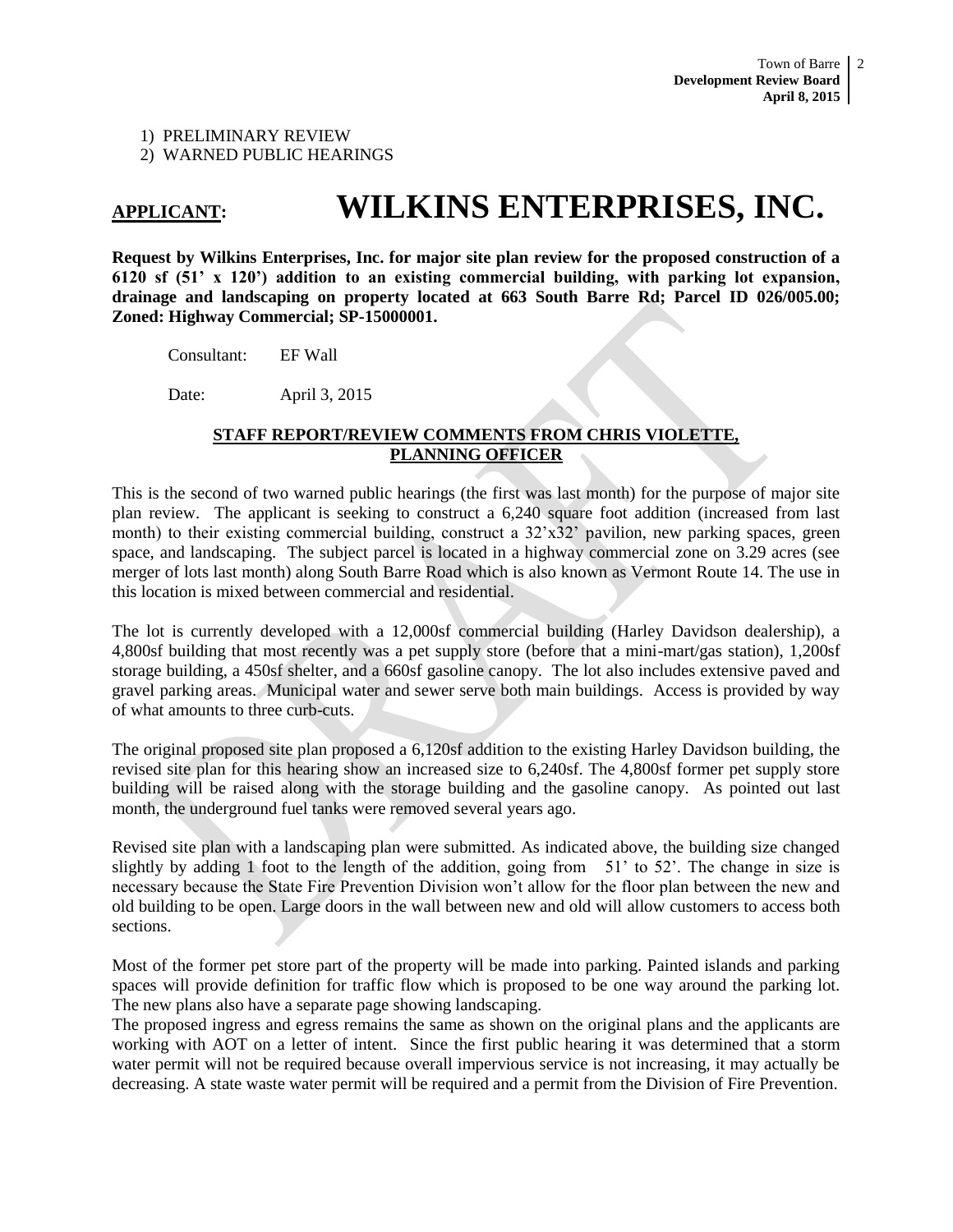**Below are the review standards, and my comments, for site plan approval in accordance with Article 5, section 5.6 (F)**

#### **1.The proposed land development as it complies with or compliments the policies, regulations, standards, and goals of the Town's Zoning Bylaw and its most recently adopted Town Plan;**

The proposal complies with both the Town's Zoning Bylaw and the Town Plan as a commercial use in a highway commercial zone. The Town Plan supports the project in several ways including economic development and in improving aesthetics.

#### **2. The convenience and safety of vehicular movement within the site, and in relation to adjacent areas of vehicular movement. This includes consideration of access management in regards to entrances and exits for the subject site;**

The proposal significantly changes the current traffic pattern and movements within the site. A new entry and exit will be incorporated into the center of the property with traffic flow being directed one way both to the North around the parking lot and to the South around the existing building. Access management is improved with this proposal pending AOT permitting.

#### **3. The convenience and safety of pedestrian movement within the site, and in relation to adjacent areas of pedestrian movement. Also included for consideration is the relationship to any pedestrian access deemed necessary for adjacent properties and along public roads;**

Plans do not show any real accommodations for pedestrian traffic once on site. Pedestrians will share the parking lot however given the nature of the business I would expect conflict with pedestrians to be minimal.

#### **4. Storm water and drainage to insure adequate consideration of storm water runoff and drainage issues in order to minimize the impacts of any development project on the adjacent property, the environment, and the Town. The applicant shall bear the responsibility for obtaining and meeting any and all permitting requirements of the appropriate state agency. The Town Engineer shall review the storm water runoff and drainage plan and shall approve the site plan and sign off on the design before the project may be approved;**

Storm water will be managed pretty much the same as today which is mostly sheet flow across the parking lot to a grassed line swale and small retention area to the rear of the proposed parking area. The water will then flow to the Stevens Brans River. The existing section of the lot where the building is won't see any change; the storm water will flow to the rear into the river.

A State storm water permit won't be necessary because the lot where the parking lot is being proposed is already heavily development with building and parking lot.

#### **5. The protection of historic or natural environmental features on the property under review, as well as on the adjacent areas;**

There are no known historic features with regard to this site. This site has been used commercially for some time. Much of the land is filled land from years ago. There have been environmental concerns with regard to contaminants from the gasoline use. This site was on the States list of hazardous sites but the contamination has since been mitigated.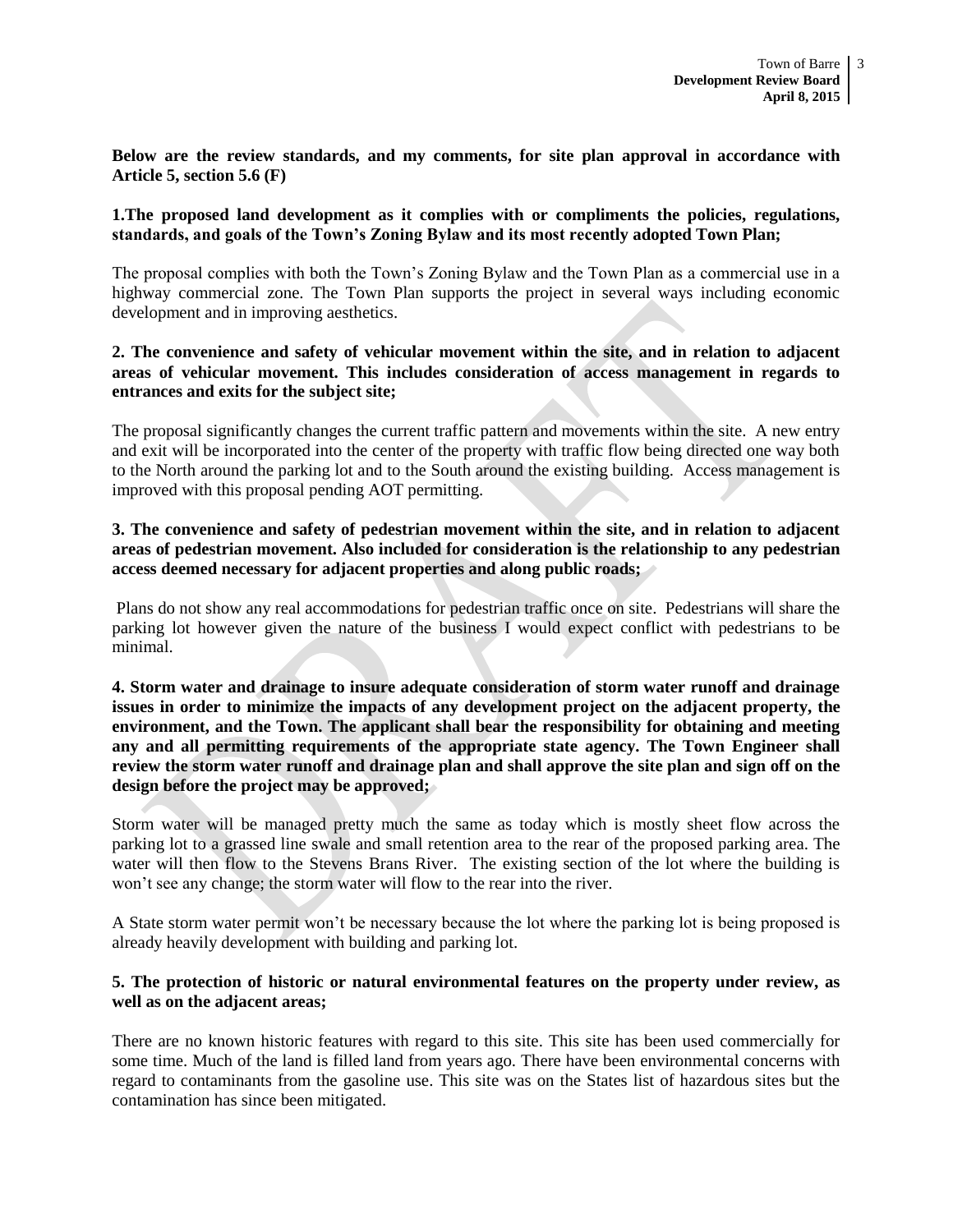#### **6. The impact of new development on public utilities such as water and sewer infrastructure and on other users/consumers;**

Both the Wilkins Harley Davidson location and the former pet store location have existed for quite some time at this location. Both are or have been serviced by municipal sewer and water. Removal of the pet store building will reduce sewer allocation by at least one equivalent unit if not two. No other impact on public utilities is anticipated.

#### **7. Signage that meets or exceeds the criteria established in this Bylaw, Article 7, Sec. 7.5.**

No additional signage is being proposed. The existing pole mounted sign will be relocated to the new entrance about midway along the road frontage.

#### **8. The utilization of renewable energy resources;**

Plans do not indicate that any renewable energy resources are being proposed.

#### **9. Landscaping and/or screening to assist in mitigating undue impact of the proposed land development upon neighboring landowners;**

The newly submitted plans for this public hearing include a landscaping plan. The plan shows considerable green space both in the front and the rear of both sections of the site. Eight Freeman Maple trees are shown outlining the proposed parking area, a split rail fence will line the road frontage with mulched beds along it. The relocated sign will be rise from a mulch bed as well.

#### **10. The adequacy of parking as well as loading and unloading facilities including their impact on surrounding traffic patterns, in accordance with the provisions established in Article 3, Sec. 3.6 of this bylaw.**

Plans show an extensive new parking lot being created. The addition to the building will impact several parking spaces but many are added to the North. The plans show 92 parking spaces being provided which is what is required based on the overall building sf. The parking lot will be paved and lighted with 6 pole mounted LED downcast lights.

No new loading or unloading areas are indicated on the plans.

 $\overline{\phantom{a}}$ 

The plans do not show any site management for erosion and sediment control during construction. Overall the impact should be minimal anyway.

I think the new site plans answer most questions that have been raised and should be adequate for final approval.

In the end, two existing commercial properties are turned into one. So while losing the commercial property may be a negative, another is improving and the site plan shows a considerable enhancement to the aesthetics in this area of Town. The new landscaped parking area and green space that is likely to be created should be a plus.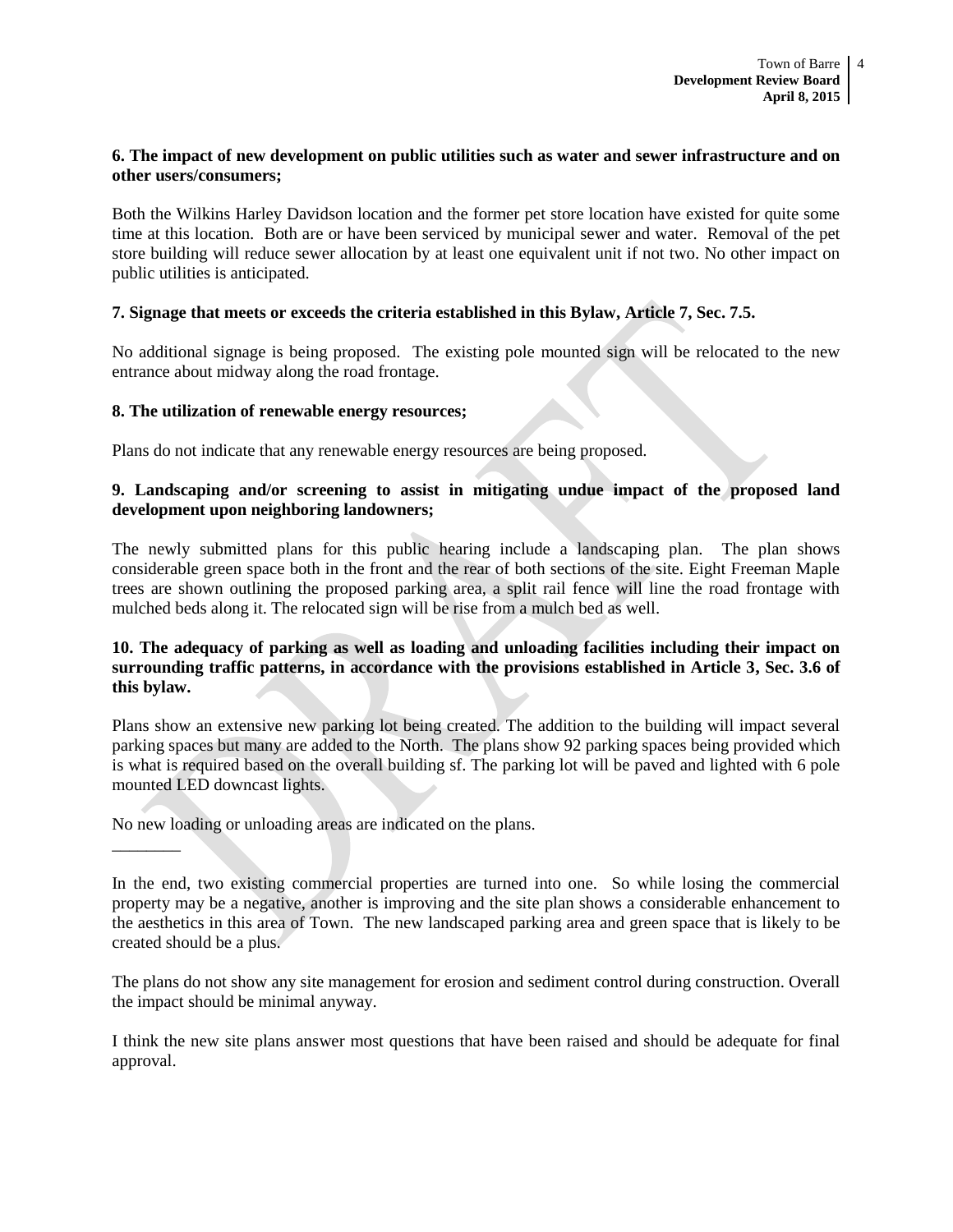#### **SUMMARY OF RECOMMENDATIONS & CONDITIONS:**

I recommend approval of this request with consideration to the proposed conditions below.

- 1. The site plan by DuBois & King, Inc. dated March 31, 2015 for project # 422806P and as approved and or amended by condition of approval shall be incorporated into this approval and shall be followed unless proposed changes are first reviewed by town staff and if determined to be insignificant approved by staff.
- 2. All required state permitting shall be obtained including access, wastewater, fire prevention and any other pertinent outside agency permits as may be required. If any state permit or others required cannot be obtained or met, this approval will be declared null and void.
- 3. All local permits including a building permit from the Town of Barre shall be obtained before construction begins.
- 4. The Town Engineer should review the sewer allocation to determine whether the current allocation is accurate based on the expanded use and the removal of a building that had allocation assigned to it.
- 5. Best management practices shall be followed with regard to sediment and erosion control with such measures being monitored regularly to ensure that they are providing as indented and adequate control. Said sediment and erosion control measure shall be removed once vegetation has been established and the need for them has abated.
- 6. Landscaping shall not interfere with triangular line of sight for traffic exiting the site.

#### **ADDITIONAL COMMENTS:**

Valsangiacomo recused due to potential conflict.

Greg Lord provided a brief recap of the site plan, as well as the landscaping plan – pointing out the different type of vegetation that will be planted.

Lord indicated that all the necessary parking spots are depicted on the map and in accordance with the Zoning Bylaw.

Lord stated they've added curbing to protect the building.

Hameline inquired about the square footage difference; Lord stated it's due to a 3 hour fire wall that they're required to have.

#### **MOTION & RECOMMENDATION:**

*On a motion by Driscoll, seconded by Reaves, the Development Review Board voted to approve the request by Wilkins Enterprises, Inc. for major site plan review for the proposed construction of a 6240 sf (52' x 120') addition to an existing commercial building, with parking lot expansion, drainage and landscaping on property located at 663 South Barre Rd; Parcel ID 026/005.00; Zoned: Highway*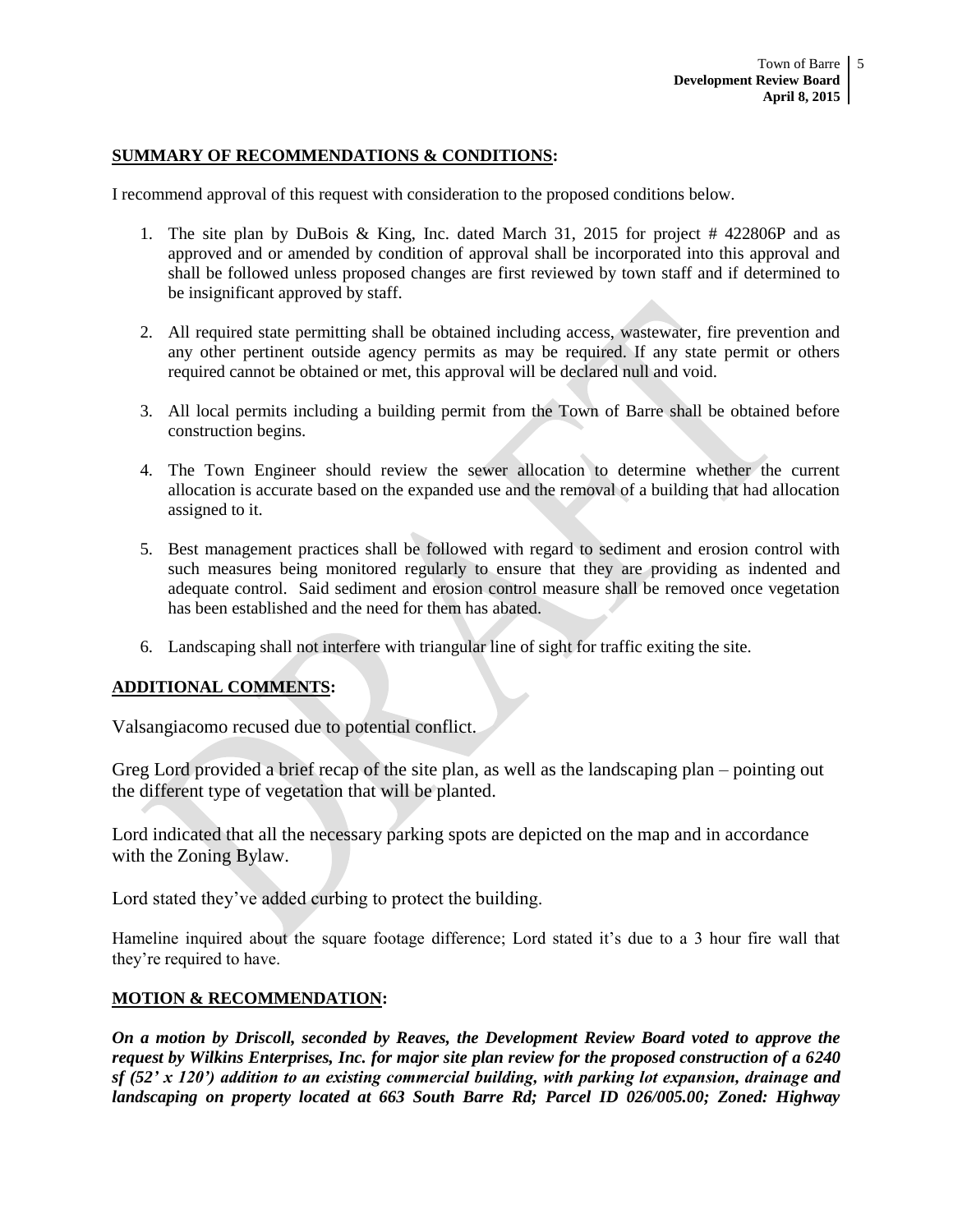*Commercial; SP-15000001. Approval is subject to conditions 1 – 6.* 

#### **DISCUSSION:**

CONDITIONS Yes X No MOTION BY: DRISCOLL SECOND BY: REAVES

**ROLL CALL:** Mark Nicholson YES Charles Thygesen, Sr. \_ABSENT Jon Valsangiacomo RECUSED Cedric Sanborn \_ABSENT Shaun Driscoll \_YES\_ Mark Reaves \_YES Greg Richards YES \*Jim Fecteau  $*$ John Hameline YES

*\*Alternate Development Review Board Members*

#### 3) CONCEPTUAL REVIEW

#### **I.** CONDITIONAL USE REVIEW (WARNED PUBLIC HEARINGS)

### **J.** VARIANCES (WARNED PUBLIC HEARINGS)

# **APPLICANT: PRIVE**

**Request by Stephen & Jan Prive for a 1' side yard setback (left) for proposed roof expansion (3' x 6'), 3' side yard setback (right) for the proposed construction of a 3' x 6' addition on existing front porch and installation of a 6' x 24' concrete pad under porch for property located at 162 Websterville Rd; Parcel ID 028/004.00; Zoned: VHDR; V-15000001**

Consultant: None

Date: April 3, 2015

#### **STAFF REPORT/REVIEW COMMENTS FROM CHRIS VIOLETTE, PLANNING OFFICER**

This is a warned public hearing for the a variance in accordance with Barre Town Zoning Bylaw Article 7, section 7.9 whereas the applicant is proposing a project that does not comply with a dimensional standard found in Article 2, table 2.2. The subject parcel is .12 acre in size and is located in a very high density residential zone. The area is mostly high density residential development.

The applicant is hoping to construct a small addition to the front of their house on one side and extend the existing roof over the entry area on the other. The addition will provide a little more living area inside the house (to be used as a closet) and the roof over the entry stairs will prevent ice and snow from building up on them.

The applicant's lot is very small at around 4,500sf. The minimum lot size now in a very high density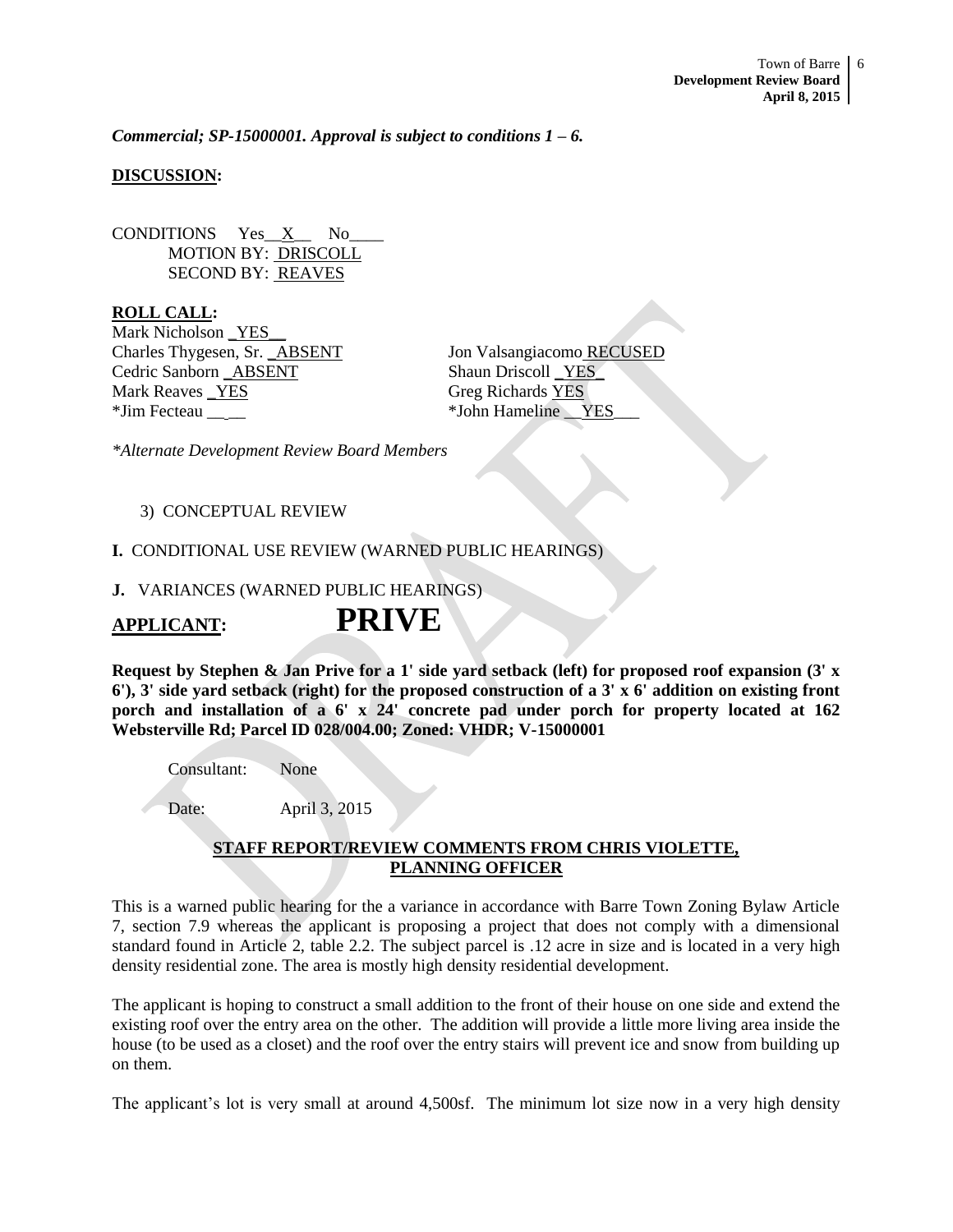zone is 8,500sf. This lot was created before zoning was enacted in Barre Town so it is considered to be a preexisting nonconforming lot. In other words, the lot is grandfathered with regard to dimensional minimum standards. The lot is also narrow with only 50 feet of road frontage but is 130 feet deep on one side but only 85 feet on the other. Behind the house is a detached garage so that between the house and the garage most of the lot is developed.

Very high density residential zoning requires a 10 foot setback to side property lines. In this case, the proposed construction of the addition is only able to be 7.5 feet from the right side line and the roof extension 9.5 feet from the left side line. Those setbacks mean the applicants are seeking variances of 3 feet and 1 foot respectively. Neither project will be extending beyond the original buildings.

While not exactly addressing the specifics about the lot and how it relates to the criterion, the applicants have provided responses to the five questions and answered all of them in the affirmative. Those responses are attached. I have provided short comments regarding my knowledge of the land and how it relates to the criterion.

- 1. Are there unique physical circumstances or conditions as to:
- a. Irregularity, narrowness or shallowness of lot size or shape;
- b. Exceptional topography or physical conditions peculiar to a particular property;
- c. Unnecessary hardship due to the above?

#### **In my opinion the lot is definitely not only small but it does have an odd configuration especially being on a corner.**

2. Are there physical circumstances or conditions that prevent conformity to zoning regulations; And, a variance is necessary to enable "reasonable use" of the property?

**The two small projects cannot be constructed within the confines of the zoning requirements. The applicants feel that it is a reasonable use of their property to add a small addition that will not be any closer to the neighbors land than their house is now. Same is true for the roof addition.** 

3. Is it true that no unnecessary hardship was created by the applicant?

**The applicants desire a little more space inside the house and a roof over their stairs. They did not construct the house they purchased it. They had no control over the size or shape of the lot as well as house placement.**

- 4. Is it true that a variance will not:
- a. alter the essential character of the neighborhood?
- b. substantially or permanently impair appropriate use or development of adjacent property?
- c. reduce access to renewable energy sources?
- d. be detrimental to the public welfare?

#### **If granted, variances will not alter the character of the area. Everybody in this general vicinity has needed a variance at one time or another.**

5. Is it true the variance represents the minimum deviation from regulation and plan to provide relief?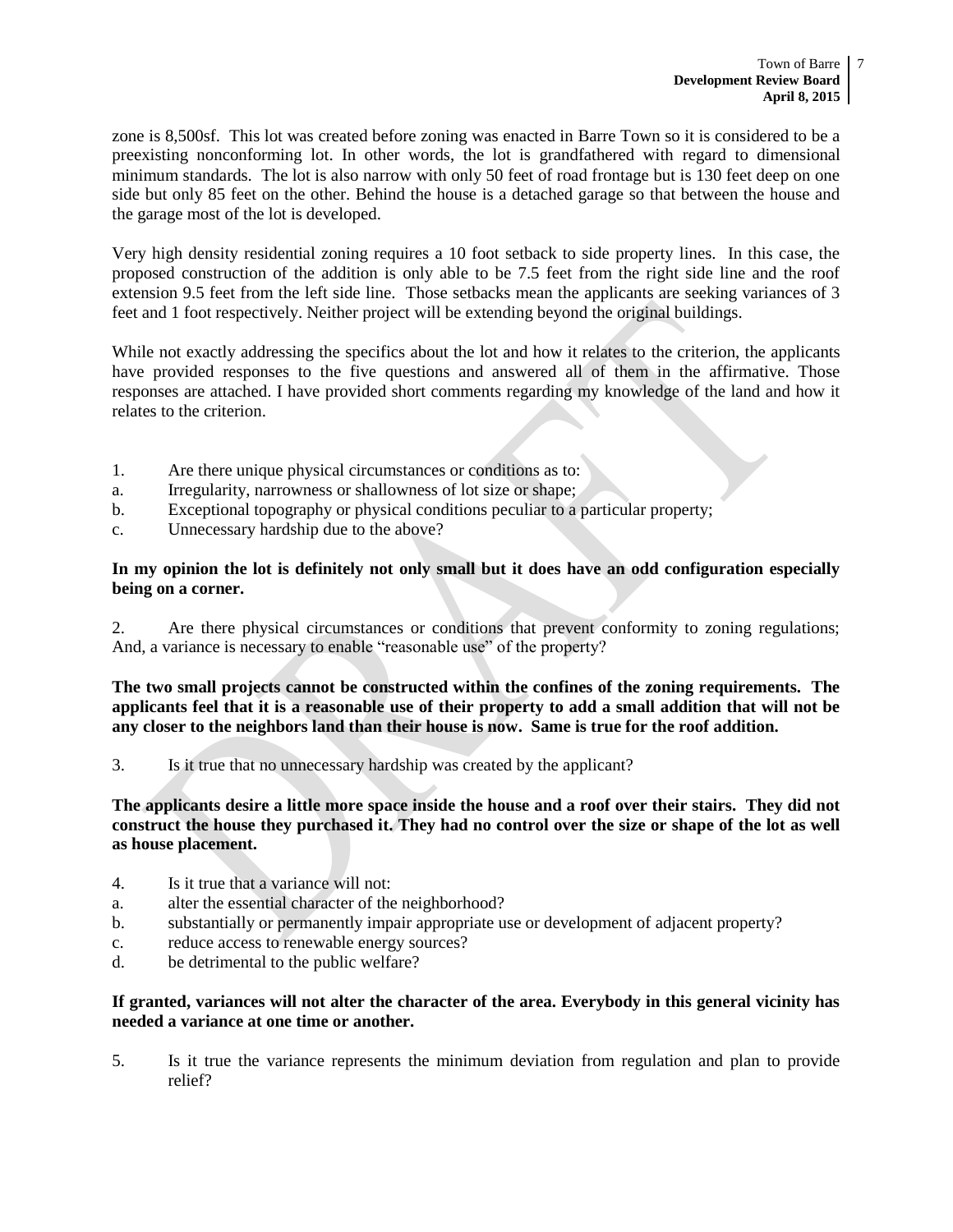**I think based on the overall small size of these two projects and because the additions are not protruding beyond the existing house that the variance does represent a minimal deviation** 

#### **SUMMARY OF RECOMMENDATIONS & CONDITIONS:**

As I mention above, others in this same area have been forced to rely on variances because of the configuration of their lots. This includes the neighbor to the right just a couple of years ago. I belief the nature of the request is a minimal deviation and should ultimately receive approval from the DRB.

#### **ADDITIONAL COMMENTS:**

Jan Prive informed the Board as to why she needs a variance, to extend some living space and make sure the stairs are covered from the elements.

The Board had no questions for Prive.

Nicholson asked Prive the Five Criteria for Variance questions:

1. Are there unique physical circumstances or conditions as to:

- a. Irregularity, narrowness or shallowness of lot size or shape;
- b. Exceptional topography or physical conditions peculiar to a particular property;
- c. Unnecessary hardship due to the above?

#### *Yes*

2. Are there physical circumstances or conditions that prevent conformity to zoning regulations; And, a variance is necessary to enable "reasonable use" of the property?

#### *Yes*

3. Is it true that no unnecessary hardship was created by the applicant?

*Yes*

4. Is it true that a variance will not:

- a. alter the essential character of the neighborhood?
- b. substantially or permanently impair appropriate use or development of adjacent property?
- c. reduce access to renewable energy sources?
- d. be detrimental to the public welfare?

*Yes*

5. Is it true the variance represents the minimum deviation from regulation and plan to provide relief?

*Yes*

#### **MOTION & RECOMMENDATION:**

*On a motion by Reaves, seconded by Driscoll, the Development Review Board voted to approve the request by Stephen & Jan Prive for a 1' side yard setback (left) for proposed roof expansion (3' x 6'), 3'*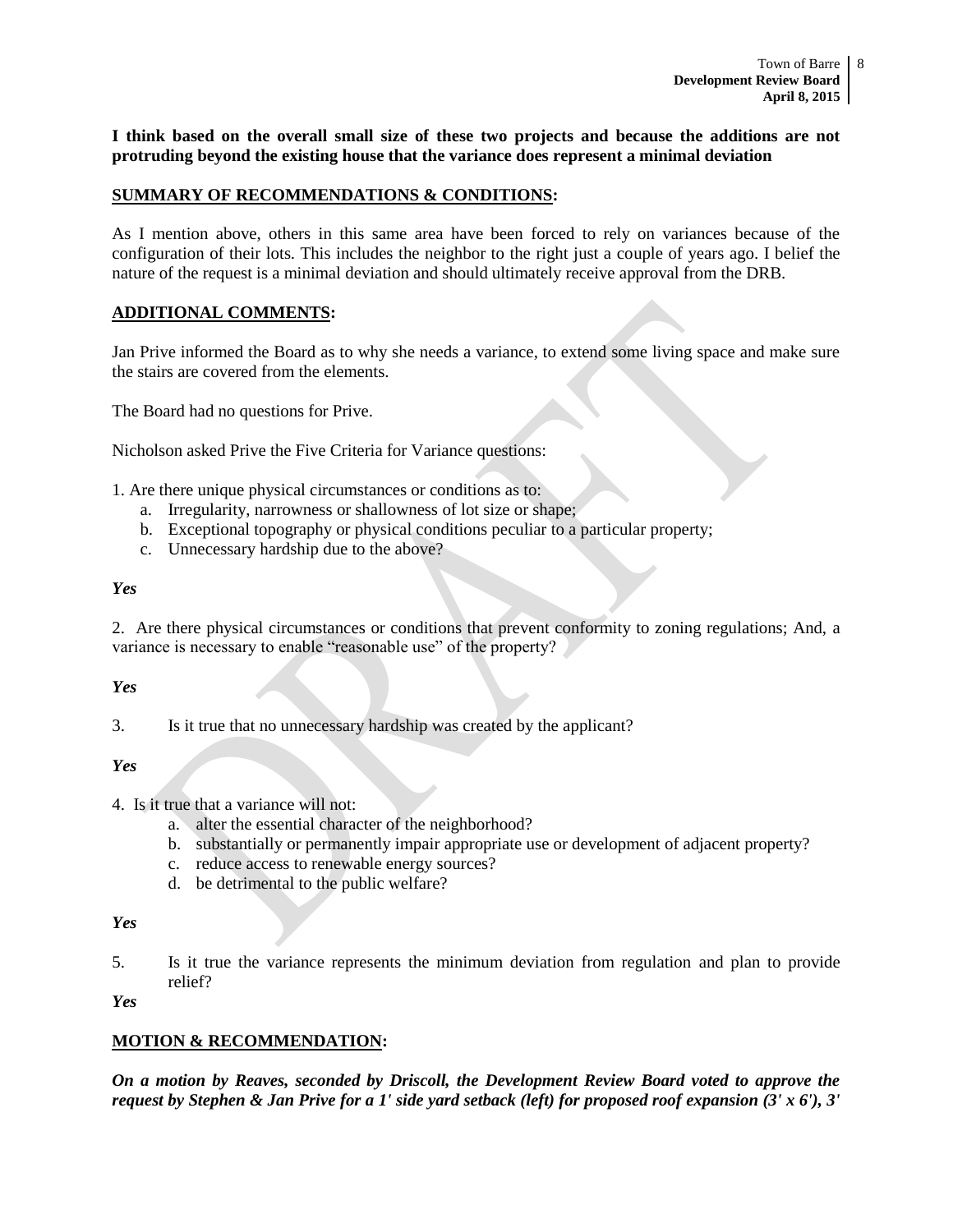*side yard setback (right) for the proposed construction of a 3' x 6' addition on existing front porch and installation of a 6' x 24' concrete pad under porch for property located at 162 Websterville Rd; Parcel ID 028/004.00; Zoned: VHDR; V-15000001*

#### **DISCUSSION:**

CONDITIONS Yes No MOTION BY: REAVES SECOND BY: DRISCOLL

**ROLL CALL:** Mark Nicholson \_YES\_\_ Charles Thygesen, Sr. **ABSENT** Jon Valsangiacomo YES Cedric Sanborn \_ABSENT Shaun Driscoll \_YES\_ Mark Reaves <u>YES</u> Greg Richards YES \*Jim Fecteau \_\_ \_\_ \*John Hameline \_\_YES\_\_\_

*\*Alternate Development Review Board Members*

#### **K.** FLOOD HAZARD REVIEW

- **L.** APPEALS OF ZONING ADMINISTRATORS DECISIONS
- **M.** OTHER
- **N.** FOLLOW-UPS
- **O.** CORRESPONDENCE

STATE TOWN **MISCELLANEOUS** 

- **P**. ROUNDTABLE
- **Q.** ADJOURN!

*On a motion by Reaves, seconded by Valsangiacomo, the Development Review Board voted unanimously to adjourn the meeting of April 8, 2015 at 7:26 p.m.*

Respectfully Submitted,

\_\_\_\_\_\_\_\_\_\_\_\_\_\_\_\_\_\_\_\_\_\_\_\_\_\_\_\_\_\_\_\_\_\_\_\_\_\_\_\_\_\_\_\_\_\_\_\_\_

Heidi Bennett